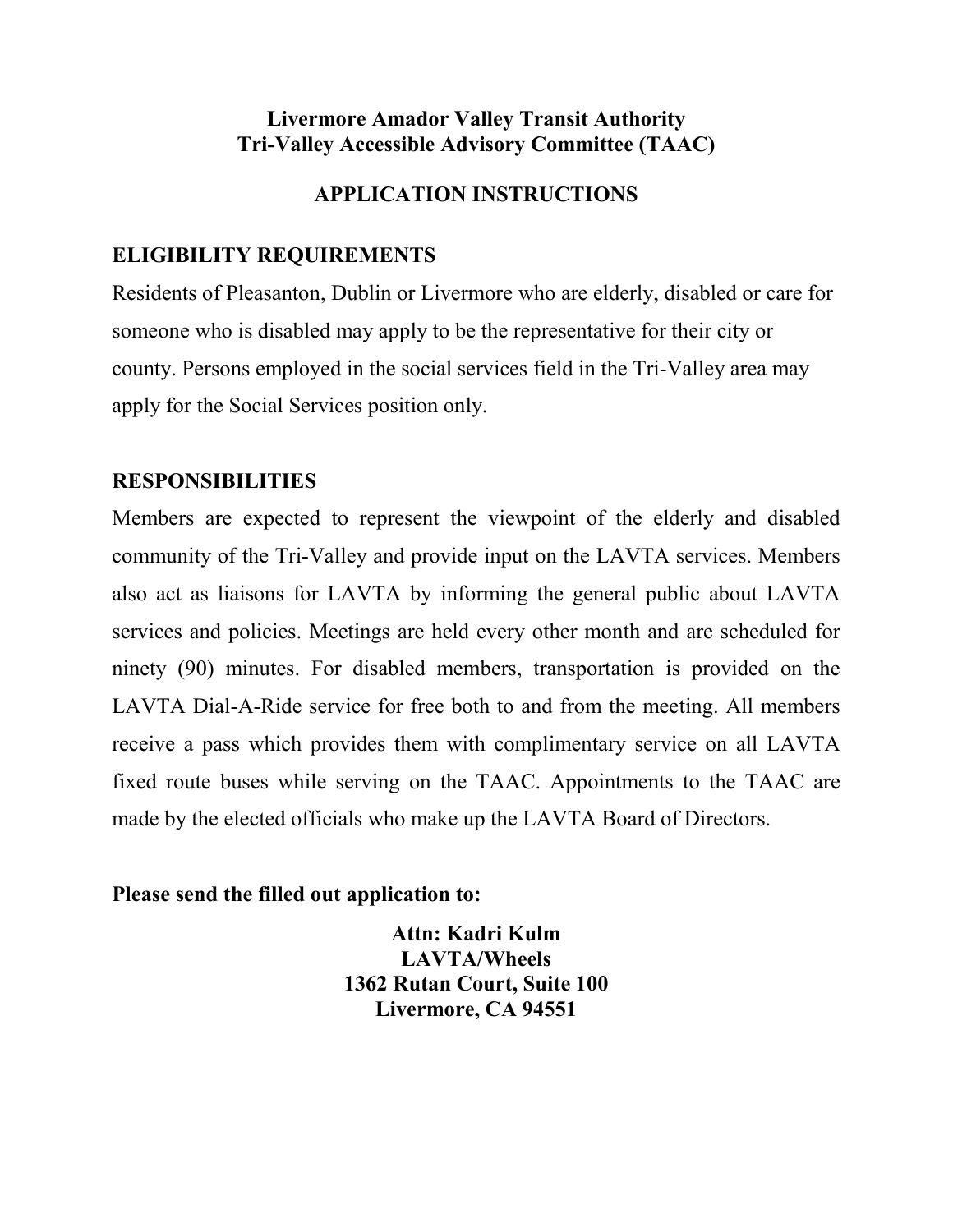### **APPLICATION FOR TAAC MEMBERSHIP**

### **GENERAL INFORMATION**

| Name                               |        |                                   |
|------------------------------------|--------|-----------------------------------|
| Agency (if applicable)             |        |                                   |
| Address                            |        |                                   |
| City                               |        | $\mathop{\mathrm {Zip}}\nolimits$ |
| Home #<br><u>a sa sala</u> sa sala | Work # | Mobile #                          |
| Email address:                     |        |                                   |

### **Which of the following open positions are you applying for?**

(May check more than one, if applicable.**)**

| City of Dublin                                                                                 |                                   |  |  |  |
|------------------------------------------------------------------------------------------------|-----------------------------------|--|--|--|
| City of Pleasanton                                                                             |                                   |  |  |  |
| City of Livermore                                                                              |                                   |  |  |  |
| Alameda County                                                                                 |                                   |  |  |  |
| Social Services Agency                                                                         |                                   |  |  |  |
| You are eligible for your position because you are<br>A resident of the City or County and are |                                   |  |  |  |
| Elderly                                                                                        |                                   |  |  |  |
| Disabled                                                                                       |                                   |  |  |  |
|                                                                                                | A Caretaker for a Disabled person |  |  |  |
| ( )r                                                                                           |                                   |  |  |  |
|                                                                                                |                                   |  |  |  |

Employed in Social Services in the Tri-Valley \_\_\_\_\_\_\_\_\_\_